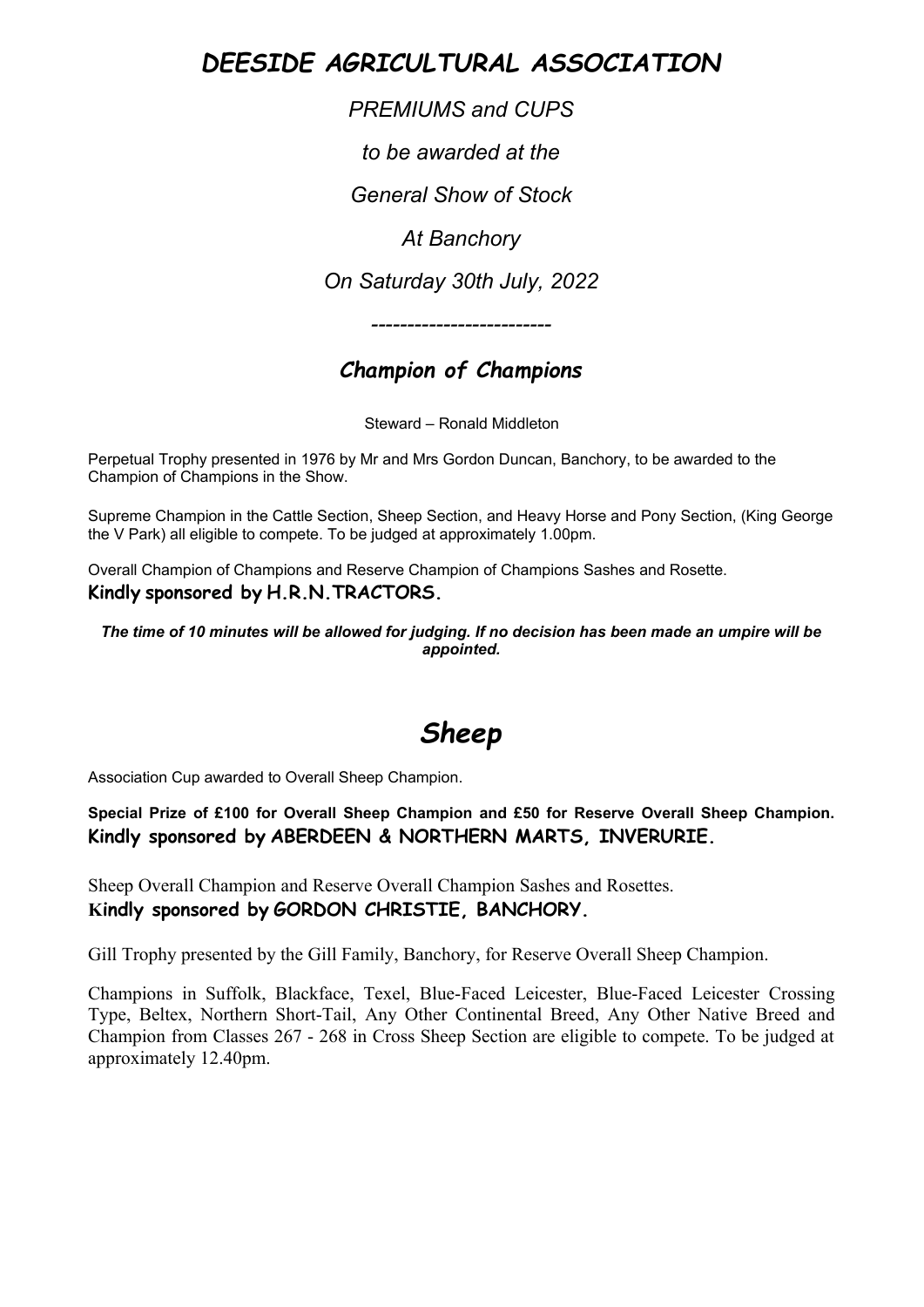## *YOUNG HANDLERS CLASS*

#### Attending Member – Euan Blackhall

Class

209. SENIOR YOUNG HANDLERS CLASS FOR ANYONE 12 to 16 YEARS OLD, FOR ALL BREEDS.

210. INTERMEDIATE YOUNG HANDLERS CLASS FOR ANYONE 8 to 11 YEARS OLD, FOR ALL BREEDS.

211. JUNIOR YOUNG HANDLERS CLASS FOR ANYONE UNDER 7 YEARS OLD FOR ALL BREEDS.

Each handler should be accompanied by an experienced stockperson.

#### **Must be age stated on Show Day. Entries CANNOT be accepted on Show Day.**

#### **Special prizes kindly sponsored by NORTH OF SCOTLAND TEXEL CLUB-1st £10, 2nd £5, 3rd £5, 4th £5.**

Perpetual Trophy presented by Gordon and Julie Christie, Banchory for Best Senior Young Handler.

Perpetual Trophy presented by Leonard and Doreen McIntosh, Durris for Best Intermediate Young Handler.

Perpetual Trophy presented by Becka and David Henderson, Stonehaven for Best Junior Young Hander.

## *SUFFOLK*

#### **MV Accredited Only**

Attending Member – Ron Farquhar

Premiums –  $1^{st}$  £15,  $2^{nd}$  £10,  $3^{rd}$  £8,  $4^{th}$  £5

Class

212. AGED RAM, NOT LESS THAN 2 YEARS OLD

213. SHEARLING RAM

214. EWE, MUST HAVE REARED A LAMB IN 2022

215. GIMMER

216. RAM LAMB

217. EWE LAMB

218. SUFFOLK BREEDERS CLUB PAIR (1 RAM LAMB AND 1 EWE LAMB) NORTH EAST SUFFOLK BREEDERS CLUB Class for Best Pair of Suffolk Lambs (1 Ram Lamb and 1 Ewe Lamb)

**Rules**

All Exhibitors must be members of the Suffolk Club. Winning Pair of Lambs in this Class may be shown for Suffolk Champion but must be shown as a pair. No Entries can be accepted which have been at the Highland Show. Rules as decided by the N.E Suffolk Club.

**Special Prizes of £15 for Champion Suffolk and £10 for Reserve Champion Suffolk.**

Challenge Cup for Champion Suffolk.

**Special Prize of £10 for Best Group of Three Suffolk's consisting of One Male and Two Females.**

Perpetual Trophy presented for Best Group of Three Suffolk's consisting of One Male and Two Females.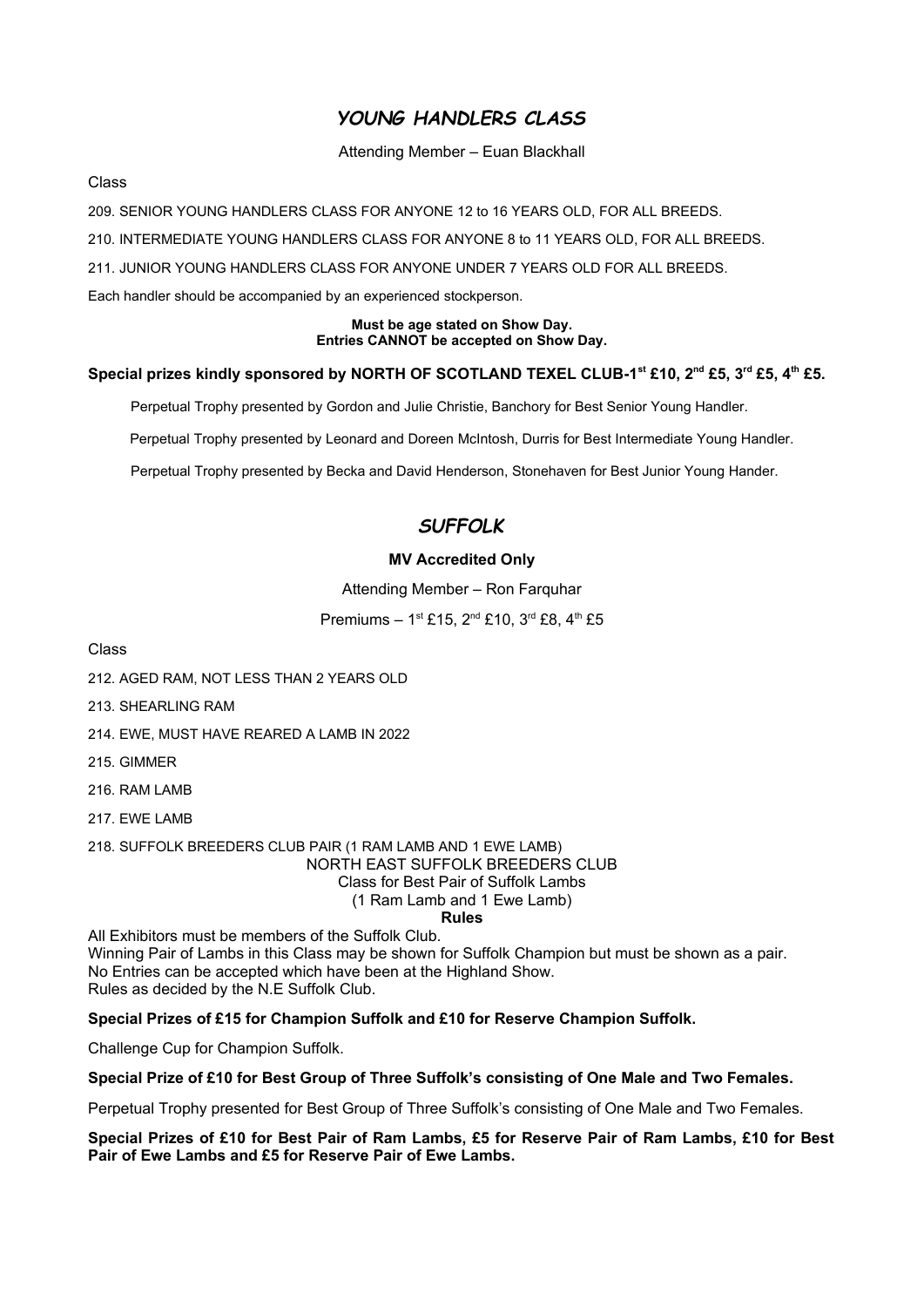

# **MERCHANTS** SEED

# HIGH QUALITY GRASS SEED MIXTURES

**COMPRISING OF FIRST CHOICE SRUC** 

**RECOMMENDED VARIETIES** 

## BLENDED, PACKED & DISTRIBUTED FROM OUR STORE IN OLDMELDRUM FOR OVER THIRTY YEARS





WAREHOUSE: Unit 7, Meadows Industrial Estate, Oldmeldrum, AB51 0GN Tel: (01651) 873083 • Mobile: 07967 992454 • Email: sandy@cromlet.co.uk

www.murrayduguid.co.uk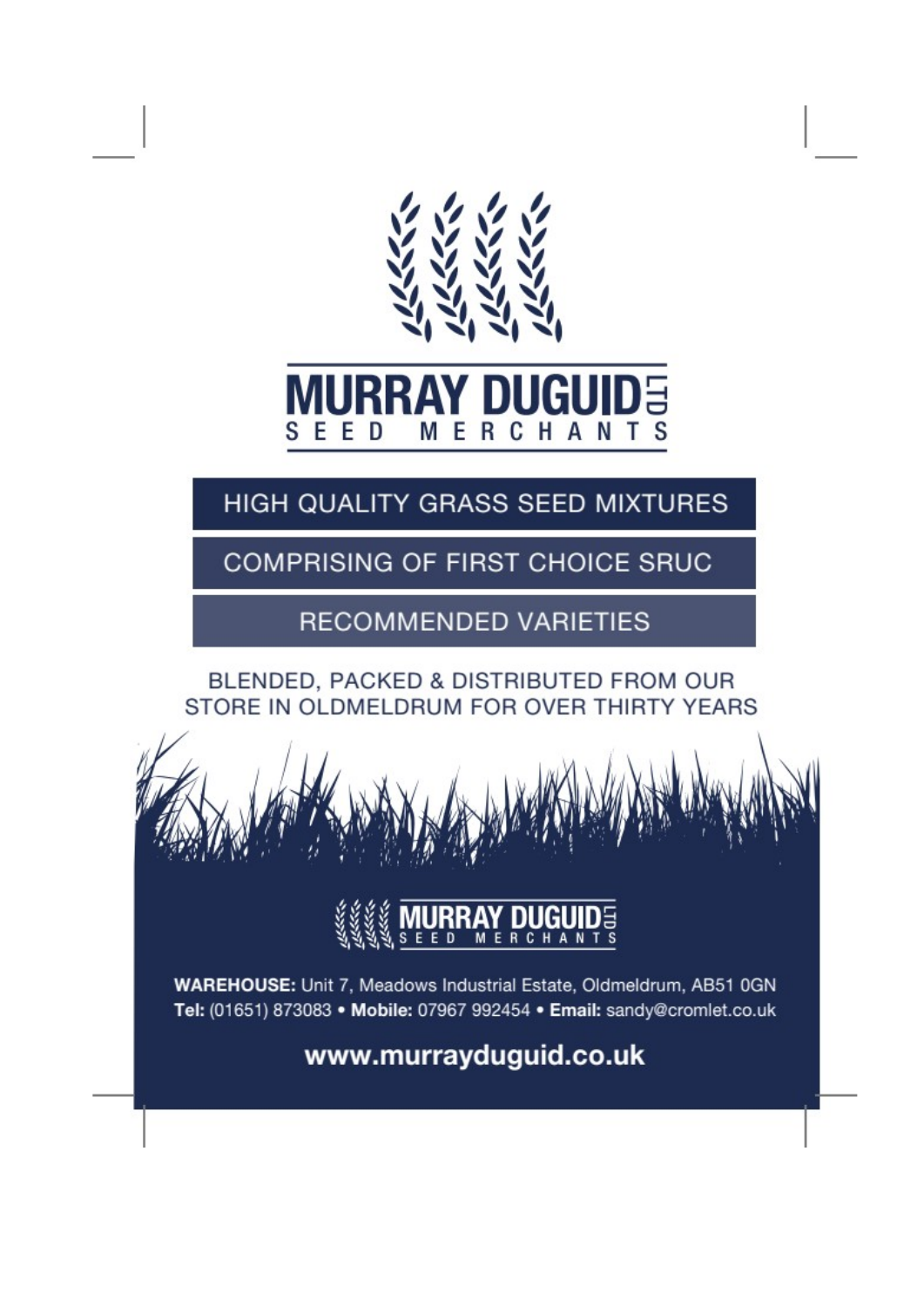#### *BLACKFACE*

#### **Non-Accredited Only**

Attending Member – Leslie Smith

Premiums - 1st £15, 2<sup>nd</sup> £10, 3<sup>rd</sup> £8, 4<sup>th</sup> £5

Class

219. AGED RAM, NOT LESS THAN 2 YEARS OLD

220. SHEARLING RAM

221. EWE, MUST HAVE REARED A LAMB IN 2022

222. GIMMER

223. RAM LAMB

224. EWE LAMB

#### **Special Prizes of £15 for Champion Blackface and £10 for Reserve Champion Blackface.**

Perpetual Salver presented by the late W.G Blackhall, Maryculter in 1969 for the Champion Blackface.

#### **Special Prize of £10 for Best Group of Three Blackfaces consisting of One Male and Two Females.**

Arnbarrow Perpetual Trophy presented by A and E Littlejohn for Best Group of Three Blackfaces consisting of One Male and Two Females.

#### **Special Prize of £10 for Best Group of Five Blackfaces consisting of Ram, Ewe, Gimmer, Ram Lamb and Ewe Lamb.**

Cup presented by Mrs Somerville, Fettercairn for the Best Group of Five Blackfaces consisting of Ram, Ewe, Gimmer, Ram Lamb and Ewe Lamb. To be won three times (not necessarily in succession) before becoming the absolute property of an Exhibitor.

#### **Special Prizes of £10 for Best Pair of Ram Lambs, £5 for Reserve Pair of Ram Lambs, £10 for Best Pair of Ewe Lambs and £5 for Reserve Pair of Ewe Lambs.**

#### *TEXEL*

#### **MV Accredited Only**

Attending Member – Andrew Watson

Premiums – 1st £15, 2<sup>nd</sup> £10, 3<sup>rd</sup> £8, 4<sup>th</sup> £5

Class

225. AGED RAM, NOT LESS THAN 2 YEARS OLD

226. SHEARLING RAM

227. EWE, MUST HAVE REARED A LAMB IN 2022

228. GIMMER

229. RAM LAMB

230. EWE LAMB

#### **Special Prizes of £15 for Champion Texel and £10 for Reserve Champion Texel.**

Challenge Cup presented by Lewis Beddie, Torphins for Champion Texel.

Champion and Reserve Champion Rosettes presented by the Texel Sheep Society.

#### **Special Prize of £10 for Best Group of Three Texel's consisting of One Male and Two Females.**

Challenge Cup presented by G.M Agricultural Engineering, Turriff for Best Group of Three Texels consisting of One Male and Two Females.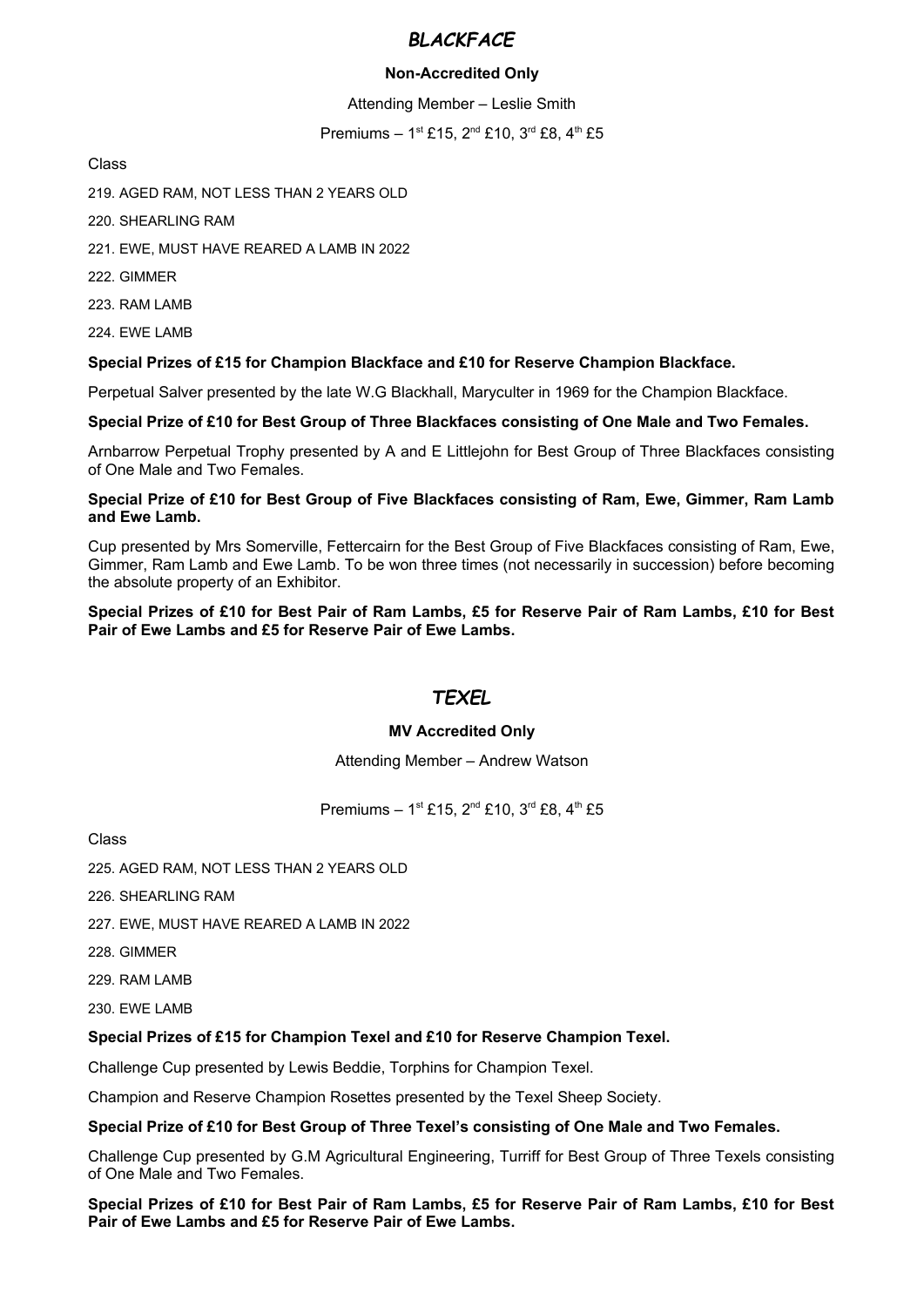## *BLUE-FACED LEICESTER*

Attending Member – David McCartney

Premiums –  $1^{st}$  £15,  $2^{nd}$  £10,  $3^{rd}$  £8,  $4^{th}$  £5

Class

231. AGED RAM, NOT LESS THAN 2 YEARS OLD

232. SHEARLING RAM

233. EWE, MUST HAVE REARED A LAMB IN 2022

234. GIMMER

235. RAM LAMB

236. EWE LAMB

Christie Cup presented by Messrs. Christie, Fettercairn for Champion Blue Faced Leicester.

**Special Prizes of £15 for Champion Blue-Faced Leicester and £10 for Reserve Champion Blue-Faced Leicester.**

**Special Prize of £10 for Best Group of Three Blue-Faced Leicester's consisting of One Male and Two Females.**

**Special Prizes of £10 for Best Pair of Ram Lambs, £5 for Reserve Pair of Ram Lambs, £10 for Best Pair of Ewe Lambs and £5 for Reserve Pair of Ewe Lambs.** 

## *BLUE–FACED LEICESTER CROSSING TYPE*

Attending Member – Gregor Wyness

Premiums – 1<sup>st</sup> £15, 2<sup>nd</sup> £10, 3<sup>rd</sup> £8, 4<sup>th</sup> £5

Class

237. AGED RAM, NOT LESS THAN 2 YEARS OLD

238. SHEARLING RAM

239. EWE, MUST HAVE REARED A LAMB IN 2022

240. GIMMER

241. RAM LAMB

242. EWE LAMB

**Special Prizes of £15 for Champion Blue – Faced Leicester and £10 for Reserve Champion Blue – Faced Leicester.**

**Special Prize of £10 for Best Group of Three Blue – Faced Leicester's consisting of One Male and Two Females.**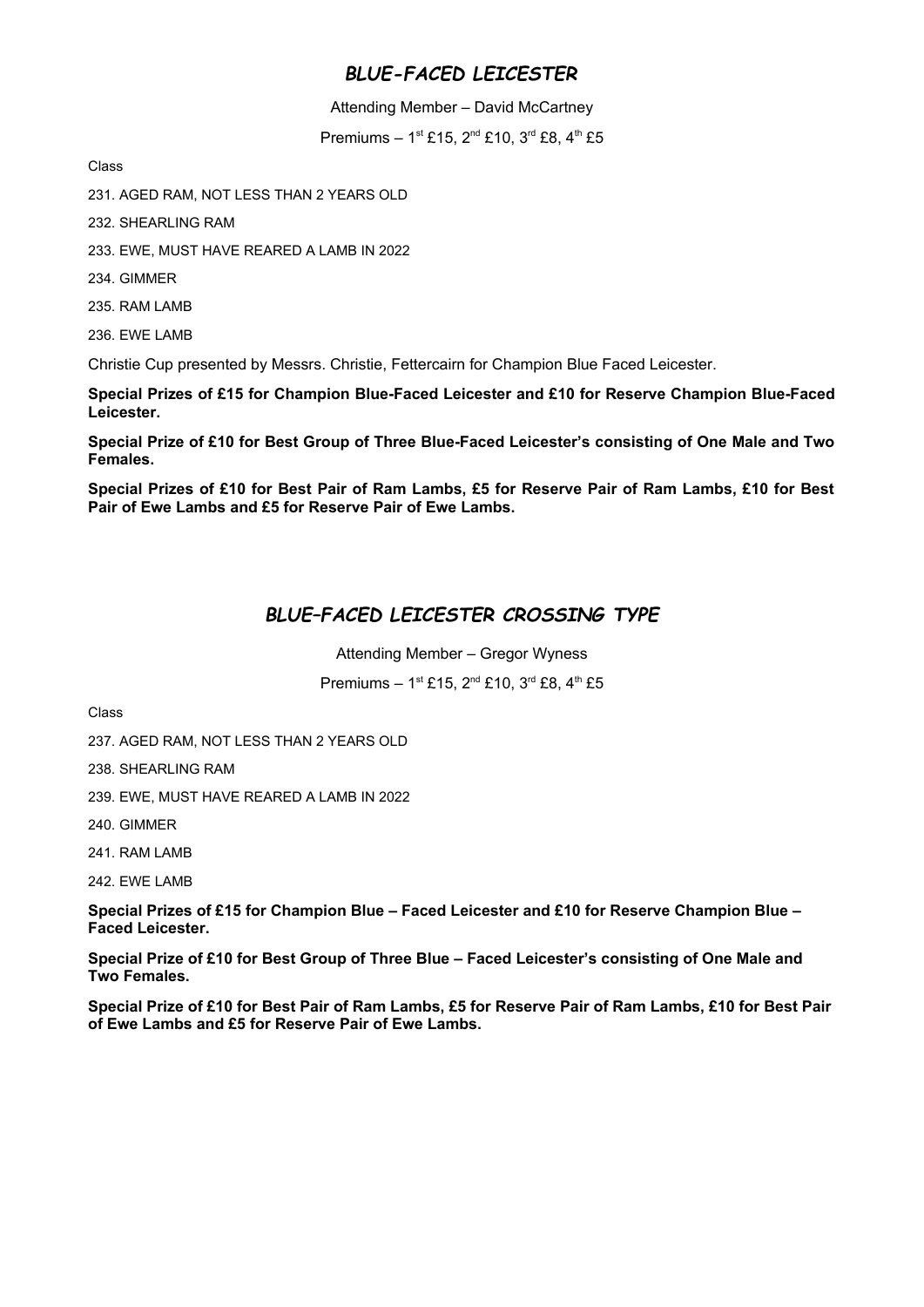#### *NORTHERN SHORT-TAIL*

#### **Non-Accredited Only**

Attending Member – Eric Smith

Premiums – 1st £15, 2<sup>nd</sup> £10, 3<sup>rd</sup> £8, 4<sup>th</sup> £5

Class

243. AGED RAM, NOT LESS THAN 2 YEARS OLD

244. SHEARLING RAM

245. EWE, MUST HAVE REARED A LAMB IN 2022

246. GIMMER

247. RAM LAMB

248. EWE LAMB

#### **Special Prizes of £15 for Champion Northern Short-Tail and £10 for Reserve Champion Northern Short-Tail.**

Shield presented by A & P Dow, Kincardine O'Neil for the Champion in the Northern Short-Tail Section.

*Special Prize of £10 for Best Group of Three Northern Short-Tails consisting of One Male and Two Females.*

## *BELTEX*

#### *MV Accredited only*

Attending Member –Becka Henderson

Premiums – 1st £15, 2<sup>nd</sup> £10, 3<sup>rd</sup> £8, 4<sup>th</sup> £5

Class

249. AGED RAM, NOT LESS THAN 2 YEARS OLD

250. SHEARLING RAM

251. EWE, MUST HAVE REARED A LAMB IN 2022

252. GIMMER

253. RAM LAMB

254. EWE LAMB

**Special Prize of £15 for Champion and £10 for Reserve Champion Beltex.**

**Special Prize of £10 for Best Group of Three Beltex consisting of One Male and Two Females.**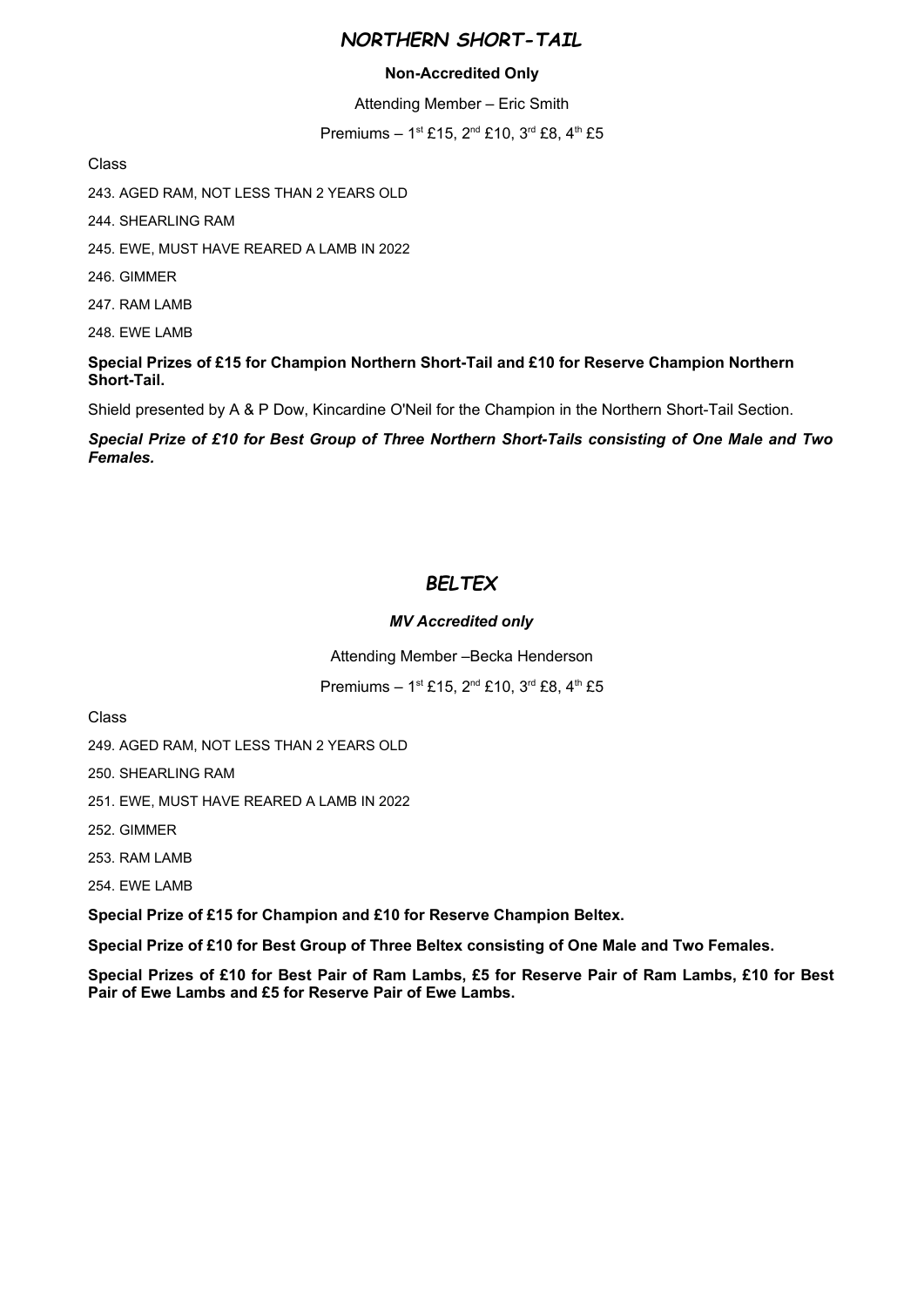## *ANY OTHER CONTINENTAL BREED SHEEP*

Attending Member – Vacant

Premiums – 1st £15, 2<sup>nd</sup> £10, 3<sup>rd</sup> £8, 4<sup>th</sup> £5

Class

- 255. AGED RAM, NOT LESS THAN 2 YEARS OLD
- 256. SHEARLING RAM
- 257. EWE, MUST HAVE REARED A LAMB IN 2022
- 258. GIMMER
- 259. RAM LAMB
- 260. EWE LAMB.

#### **Special Prizes of £15 for Champion and £10 for Reserve Champion in Any Other Continental Breed Section.**

Trophy for Best Exhibit in Any Other Continental Breed Sheep Classes.

**Special Prize of £10 for Best Group of Three Any Other Continental Breed consisting of One Male and Two Females.**

**Special Prizes of £10 for Best Pair of Ram Lambs, £5 for Reserve Pair of Ram Lambs, £10 for Best Pair of Ewe Lambs and £5 for Reserve Pair of Ewe Lambs.**

#### *ANY OTHER NATIVE BREED SHEEP*

Attending Member – Alan Blackhall

Premiums – 1st £15, 2<sup>nd</sup> £10, 3<sup>rd</sup> £8, 4<sup>th</sup> £5

Class

261. AGED RAM, NOT LESS THAN 2 YEARS OLD

262. SHEARLING RAM

263. EWE, MUST HAVE REARED A LAMB IN 2022

264. GIMMER

265. RAM LAMB

266. EWE LAMB.

**Special Prizes of £15 for Champion and £10 for Reserve Champion Any Other Native Breed Sheep.**

Challenge Trophy for Best Exhibit in Any Other Native Breed Sheep Classes.

**Special Prize of £10 for Best Group of Three Any Other Native Breed Sheep consisting of One Male and Two Females.**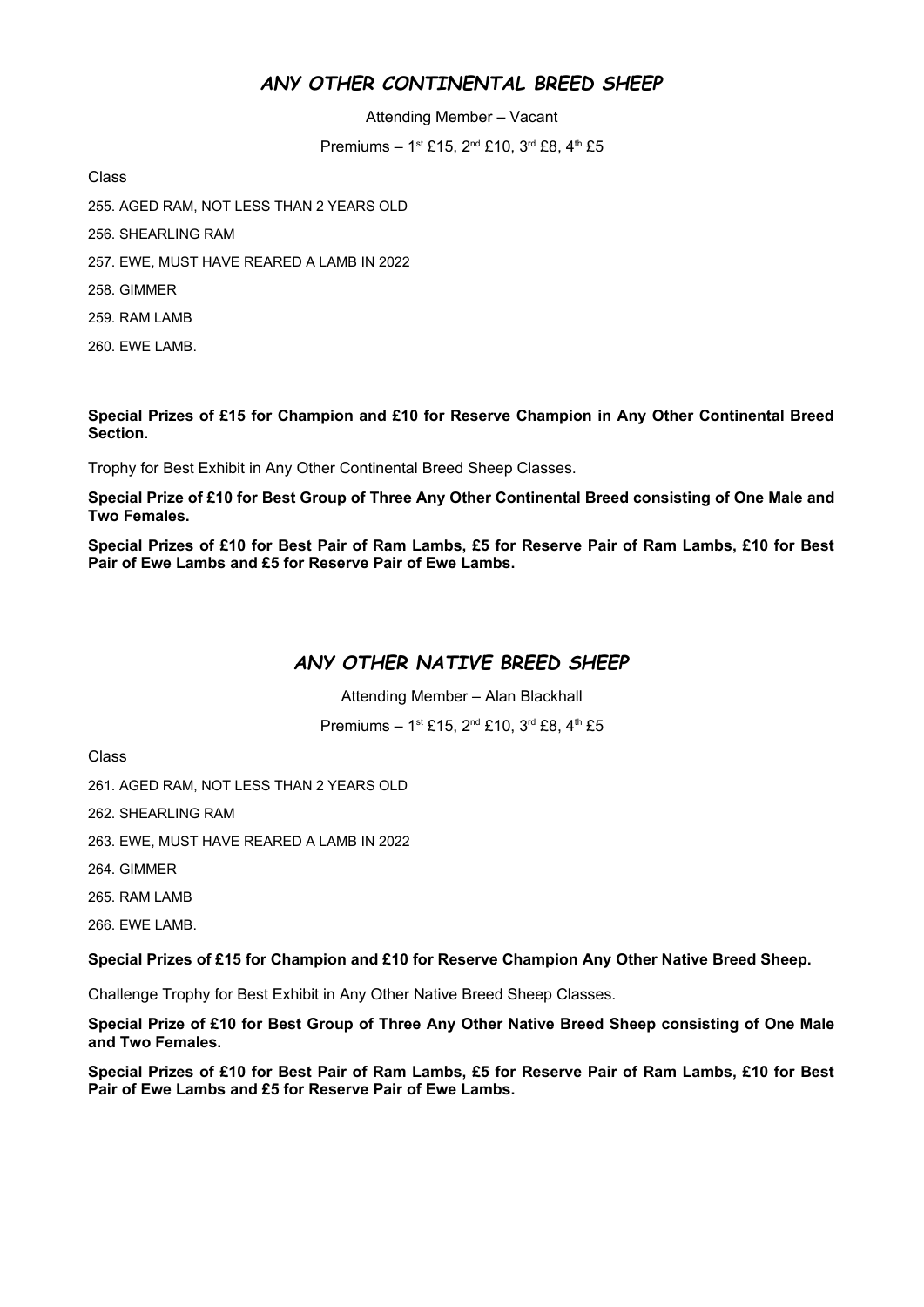#### *CROSS SHEEP*

#### **Non-Accredited Only**

#### **All Entries in these Classes must be Non-Accredited**

Attending Member – **Vacant** & Blair Begg

Premiums –  $1^{st}$  £15,  $2^{nd}$  £10,  $3^{rd}$  £8,  $4^{th}$  £5

#### Class

267. SINGLE EWE OF ANY BREED OR CROSS, MUST HAVE REARED LAMB IN 2022

268. PAIR OF GIMMER OF ANY BREED OR CROSS

269. THREE TEXEL CROSS LAMB

270. THREE LAMBS OF ANY OTHER BREED OR CROSS

271. THREE LAMBS BEST SUITED FOR BUTCHERS' PURPOSES

272. BEST PET LAMB, ANY BREED OR CROSS

#### **£15 for Champion from Class 267 - 268 and £10 for Reserve Champion.**

#### **Special Prize of £15 for Best Pen of Three Lambs.**

#### **Special Prize of a £10 voucher kindly sponsored by HARBRO for Champion from classes 267- 268.**

Challenge Trophy presented by the late William Abernethy, Crathes to be awarded to the Best Pen of Three Lambs in the Section.

Perpetual Trophy presented by Mr Alasdair Kellas, Kincardine O'Neil for Best Pet Lamb.

## *CARCASE LAMB COMPETITION*

Lambs to be tagged and numbers given to Steward

All entered in Class 273, must be entered in 274

To be held at Scotbeef Inverurie Ltd on Monday 01<sup>st</sup> August 2022.

#### **Prize money for Carcase Classes**

#### **Kindly sponsored by SCOTBEEF INVERURIE LTD.**

Attending Member – **Vacant** & Blair Begg

Premiums for class 273 - 1<sup>st</sup> £15, 2<sup>nd</sup> £10, 3<sup>rd</sup> £8, 4<sup>th</sup> £5

Premiums for class 274 - 1st £15, 2<sup>nd</sup> £10, 3<sup>rd</sup> £8, 4<sup>th</sup> £5

#### Class

273. PEN OF TWO LAMBS ON HOOF

274. PAIR OF LAMBS ON HOOK FROM CLASS 273

If large entry of Entire Male Lambs Class may be split.

**Special Prizes of £15 for Champion Carcase Lambs on Hoof and £10 for Reserve Champion Carcase Lambs on Hoof.**

**Special prize of a £10 voucher kindly sponsored by HARBRO for the Champion Carcase Lambs on the Hoof.** 

**Special Prizes of £15 for Champion Carcase Lambs on Hook and £10 for Reserve Champion Carcase Lambs on Hook.**

**Special prize of a £10 voucher kindly sponsored by HARBRO for the Champion Carcase Lambs on the Hook.** 

Perpetual Trophy presented by Messrs. Christie, Banchory for Best Pair of Lambs on Hoof.

Challenge Cup presented by the late Messrs. Middleton, Culter for the Best Pair of Lambs on Hook to be won outright if won three times not necessarily in succession.